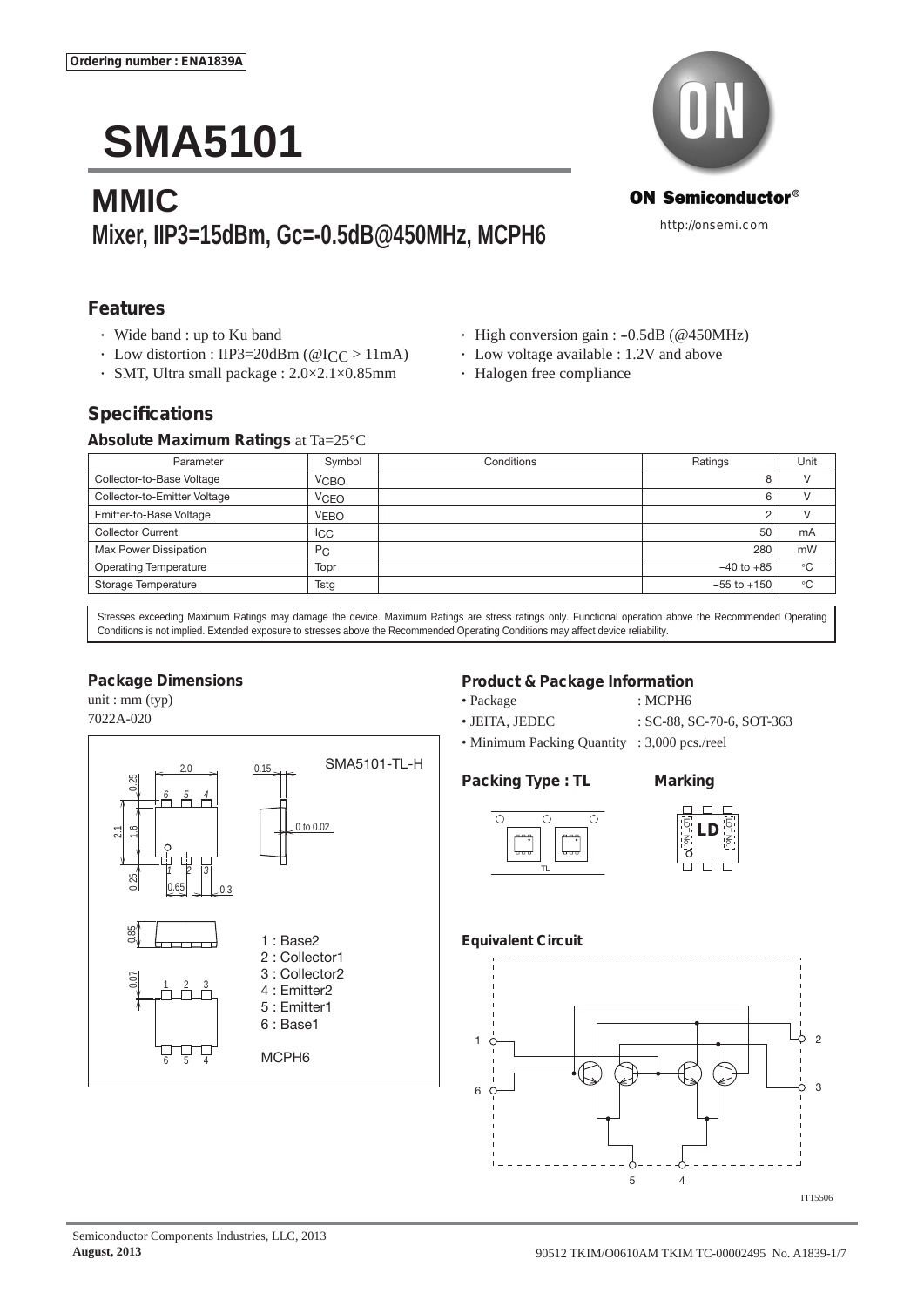# **Recommended Operating Condition** at Ta=25°C

| Parameter             | Symbol               | Conditions |     | Unit |     |  |
|-----------------------|----------------------|------------|-----|------|-----|--|
|                       |                      |            |     | typ  | max |  |
| <b>Supply Voltage</b> | VC1E1                |            | 1.2 | 3    | 6   |  |
|                       | VC2E1                |            | 1.2 | 3    | 6   |  |
|                       | $V$ C <sub>1E2</sub> |            | 1.2 | 3    | 6   |  |
|                       | VC2E2                |            | 1.2 | 3    | 6   |  |

#### **Electrical Characteristics** at Ta=25°C

| Parameter                       | Symbol                          | Conditions                         | Ratings |        |     | Unit |  |
|---------------------------------|---------------------------------|------------------------------------|---------|--------|-----|------|--|
|                                 |                                 |                                    | min     | typ    | max |      |  |
|                                 | IC <sub>1</sub> B <sub>10</sub> | $VC1B1=5V$                         |         |        | 1.  | μA   |  |
| <b>Collector Cutoff Current</b> | IC2B1O                          | $VC2B1=5V$                         |         |        | 1   | μA   |  |
|                                 | IC1B2O                          | $VC1B2=5V$                         |         |        | 1   | μA   |  |
|                                 | IC2B2O                          | $VC2B2=5V$                         |         |        | 1.  | μA   |  |
|                                 | E <sub>1</sub> B <sub>10</sub>  | $VE1B1=1V$                         |         |        | 1   | μA   |  |
| <b>Emitter Cutoff Current</b>   | E2B1O                           | $VE2B1=1V$                         |         |        | 1   | μA   |  |
|                                 | E <sub>1</sub> B <sub>2</sub> O | $VE1B2=1V$                         |         |        | 1   | μA   |  |
|                                 | E2B <sub>20</sub>               | $VE2B2=1V$                         |         |        | 1   | μA   |  |
|                                 | hFE1                            | VC1E1=1V, IC1E1=3mA                | 20      |        | 120 |      |  |
| <b>DC Current Gain</b>          | h <sub>FE2</sub>                | $VC2E1=1V$ , $C2E1=3mA$            | 20      |        | 120 |      |  |
|                                 | hFE3                            | $VCIE2=1V$ , $IC1E2=3mA$           | 20      |        | 120 |      |  |
|                                 | hFE4                            | VC2E2=1V, IC2E2=3mA                | 20      |        | 120 |      |  |
| Conversion Gain *1              |                                 | $VCC=5V$ , $ICC=6mA$ ,             |         |        |     |      |  |
|                                 | Gc                              | $f(RF)=450MHz, f(LO)=500MHz,$      |         | $-0.5$ |     | dB   |  |
|                                 |                                 | $P(RF) = -15dBm$ , $P(LO) = -6dBm$ |         |        |     |      |  |
| Input Intercept Point *1        |                                 | VCC=5V, ICC=6mA,                   |         |        |     |      |  |
|                                 |                                 | f(RF1)=450MHz, f(RF2)=451MHz,      |         |        |     |      |  |
|                                 | IIP3                            | $f(LO)=500MHz,$                    |         | 15     |     | dBm  |  |
|                                 |                                 | P(RF1)=P(RF2)=-15dBm, P(LO)=-6dBm  |         |        |     |      |  |

\*1 : On evaluation board

# **Ordering Information**

| --           |                   |          |                                |
|--------------|-------------------|----------|--------------------------------|
| Device       | ackage            | Shipping | memo                           |
| SMA5101-TL-H | MCPH <sub>6</sub> | cs./reel | Dh<br>Halogen Free<br>Free and |



IT15507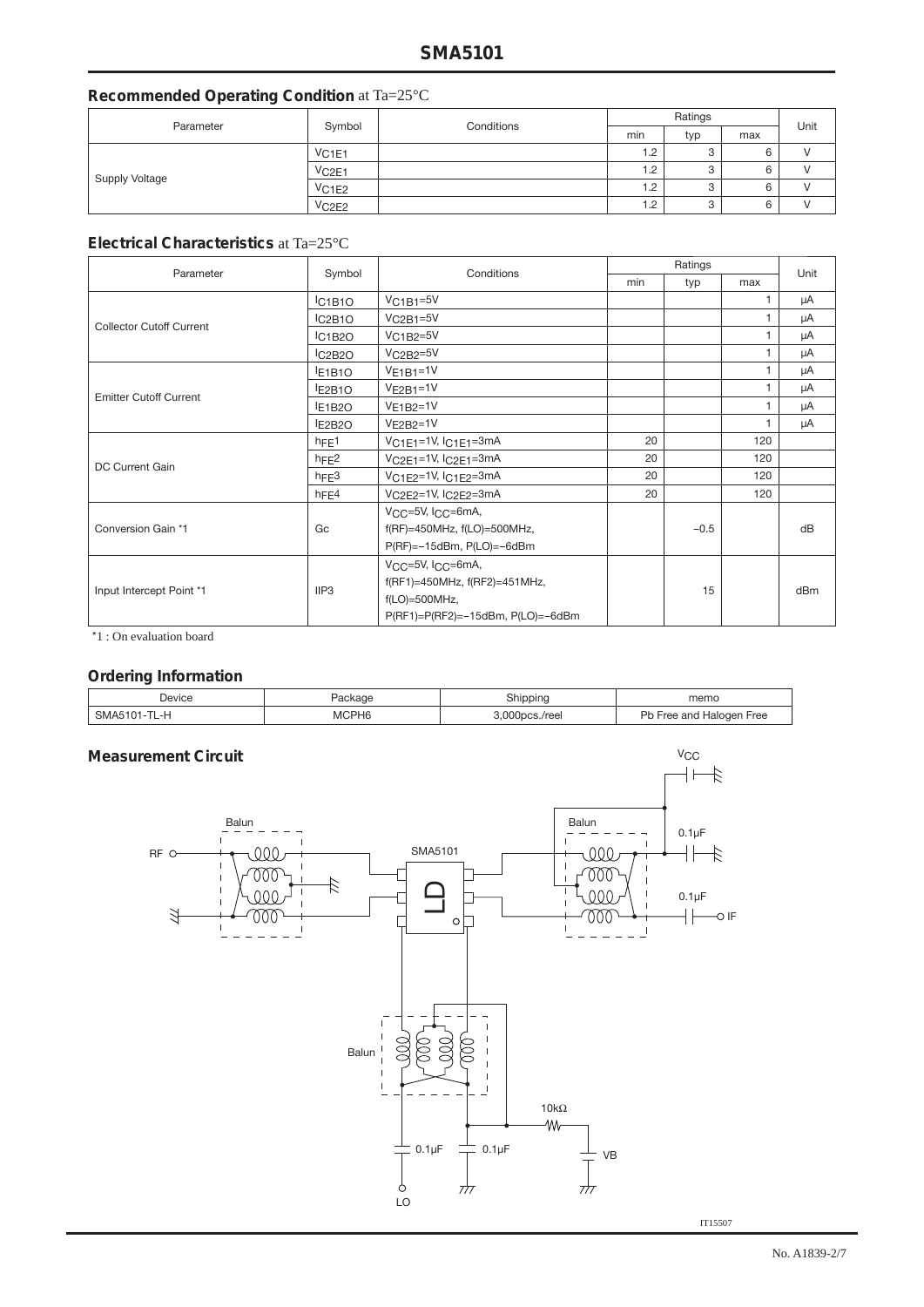# **Evaluation Board**



IT15508

#### **Circuit Example (Self Bias)**



IT15509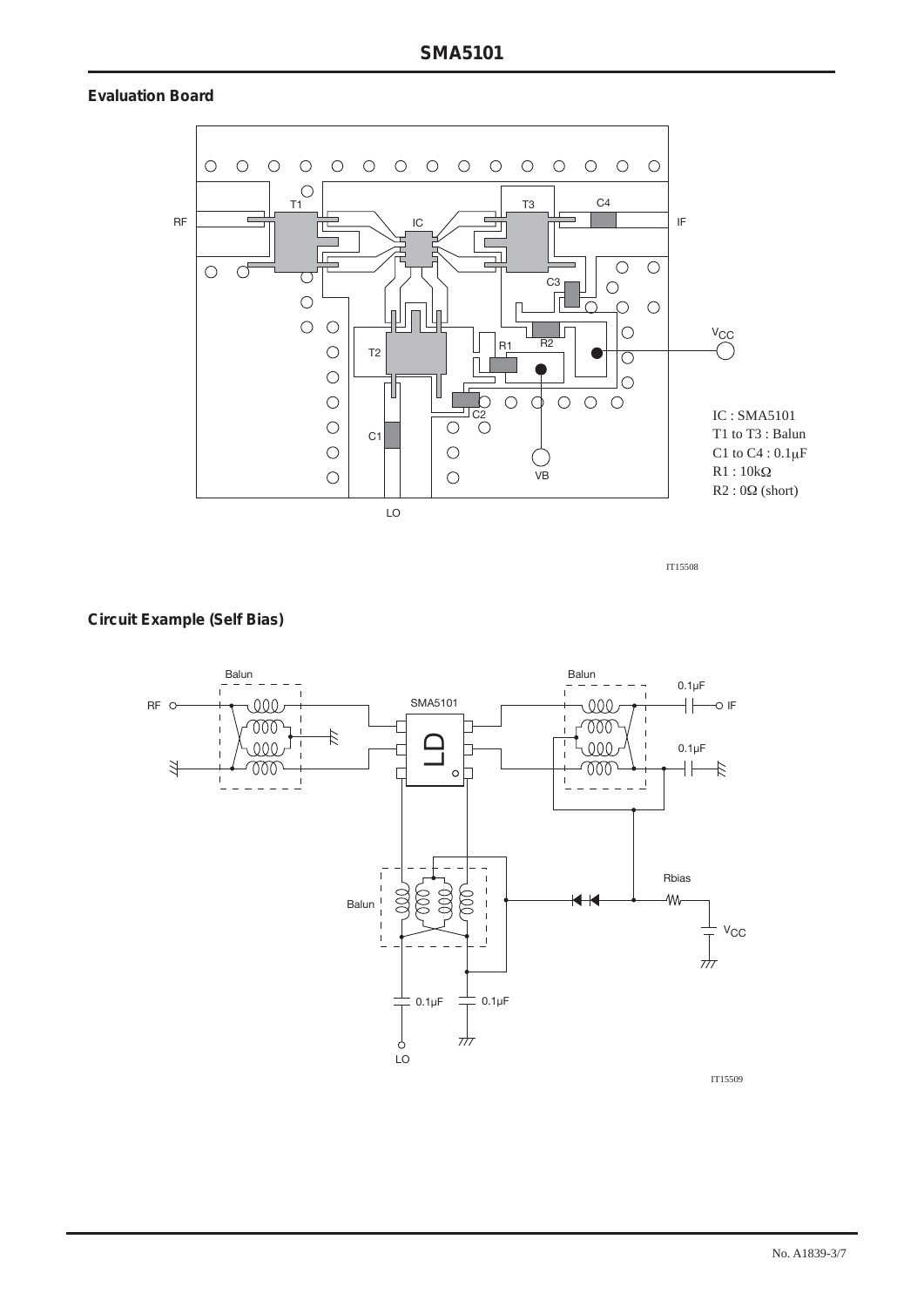

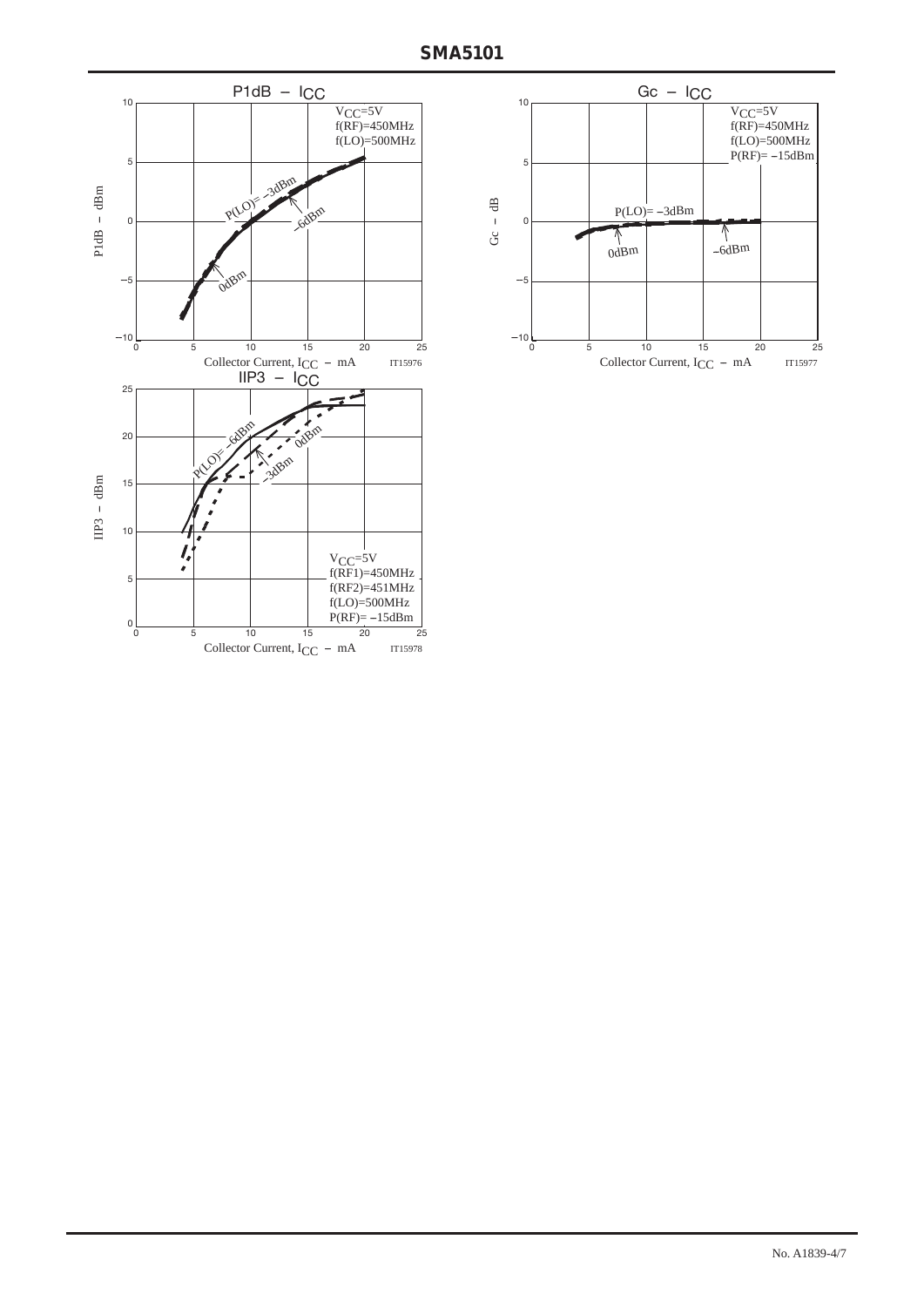# **Embossed Taping Specifi cation** SMA5101-TL-H

1. Packing Format

| Package Name   | Carrier Tape                          | Maximun Number of<br>devices contained (acs) |                                                 |                                                          | Packing format                                                                                                                                                                                                                                                                                                                                                                                                                                                                                                                                                                                                                                                                                                    |  |                                              |
|----------------|---------------------------------------|----------------------------------------------|-------------------------------------------------|----------------------------------------------------------|-------------------------------------------------------------------------------------------------------------------------------------------------------------------------------------------------------------------------------------------------------------------------------------------------------------------------------------------------------------------------------------------------------------------------------------------------------------------------------------------------------------------------------------------------------------------------------------------------------------------------------------------------------------------------------------------------------------------|--|----------------------------------------------|
|                | Type                                  | Reel                                         |                                                 | Inner box   Outer box                                    | Outer BOX (A-7)<br>$Inner BOX (C-1)$                                                                                                                                                                                                                                                                                                                                                                                                                                                                                                                                                                                                                                                                              |  |                                              |
| MCPH6          |                                       |                                              | MCP4                                            |                                                          | 90,000<br>$3,000$ 15,000                                                                                                                                                                                                                                                                                                                                                                                                                                                                                                                                                                                                                                                                                          |  | 6 inner boxes contained<br>5 reels contained |
|                |                                       |                                              |                                                 |                                                          | Dimensions: mm (external)  <br>Dimensions: mm (external)                                                                                                                                                                                                                                                                                                                                                                                                                                                                                                                                                                                                                                                          |  |                                              |
|                |                                       |                                              |                                                 |                                                          | $183\times72\times185$<br>$440 \times 195 \times 210$                                                                                                                                                                                                                                                                                                                                                                                                                                                                                                                                                                                                                                                             |  |                                              |
| Packing method | Type No.<br>LOT No.<br>Origin<br>Reel | Quantity<br>label                            | $\Rightarrow$<br>—<br>$\Rightarrow$<br>NOTE (1) | (P) TYPE 00000000<br>(2) SPECIAL<br>Label<br>LEAD FREE 3 | Outer box label<br>Reel label, Inner box label<br>It is a label at the time of factory shipments<br>(u n i t : mm)<br>The form of a label may change in plysical<br>distribution process.<br>69<br>108<br>TYPE CODE<br>AT STATISTICAL TERRITORIAL BIOGRAFICA DI LITERATURI DELL'<br>*000000000000000*<br>TYPE<br>00000000<br>$\infty$<br>OTY<br>0. 000 PCS LEAD FREE #<br>$\overline{ }$<br>$\circ$<br>LOT<br>$\infty$<br>PACKAGE<br>XXXXXXX<br>ASSEMBLY: **** (DIFFUSION: **** )<br>SPECIAL<br>III BIIBI III BIIBI ILI III<br>*20722005310C*<br>ASSEMBLY:**** (DIFFUSION:****)<br>The LEAD FREE ※ description shows that the surface<br>treatment of the terminal is lead free.<br>JEITA Phase<br>JEITA Phase 3A |  |                                              |
|                |                                       |                                              |                                                 | LEAD FREE 4                                              | JEITA Phase 3                                                                                                                                                                                                                                                                                                                                                                                                                                                                                                                                                                                                                                                                                                     |  |                                              |

# 2. Taping configuration

2-1. Carrier tape size (unit:mm)



Those with pin 1 index on the feed hole side $\cdots$ . TL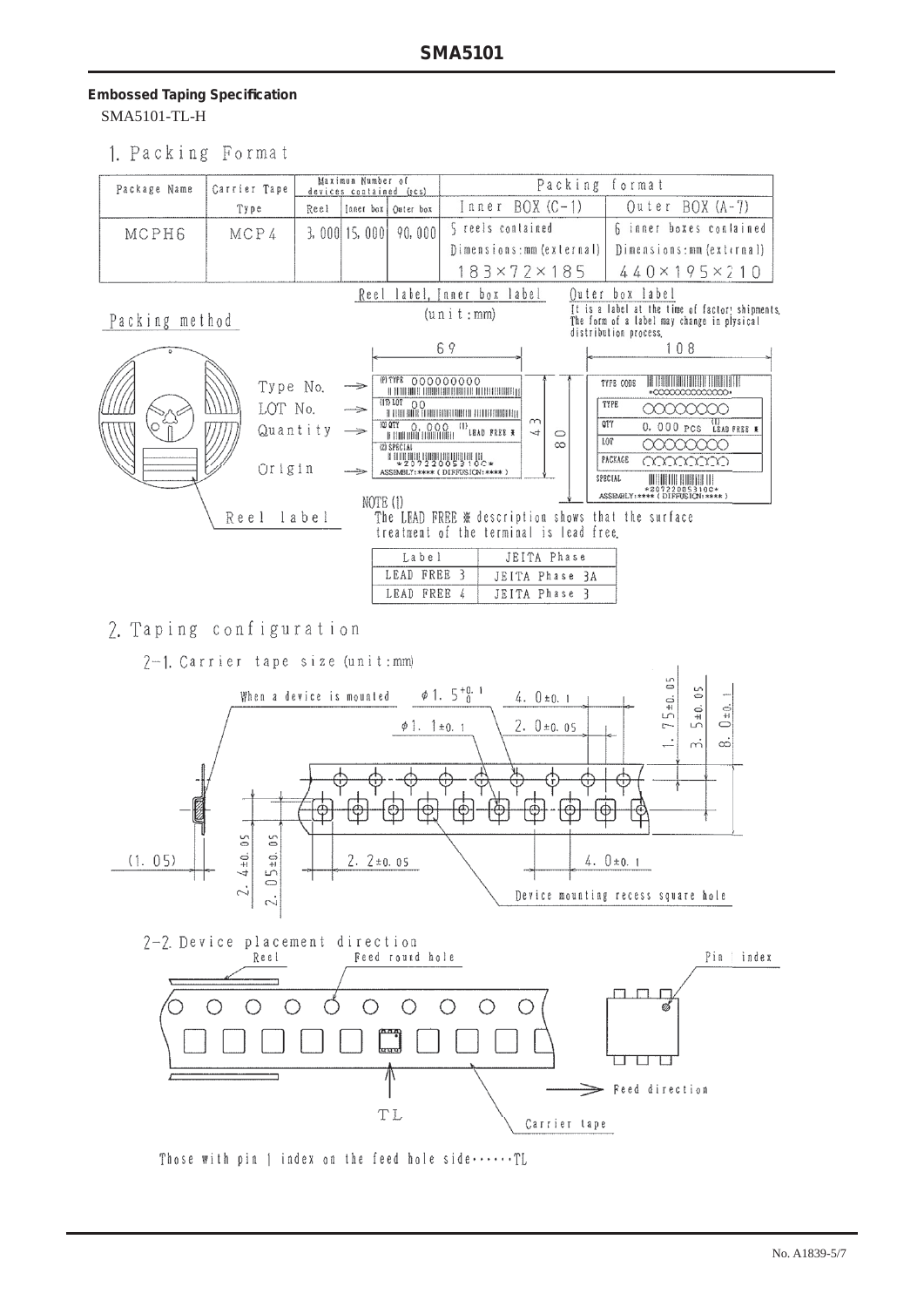# SMA5101-TL-H



# **Outline Drawing Community Community Community Community Community Community Community Community Community Community**